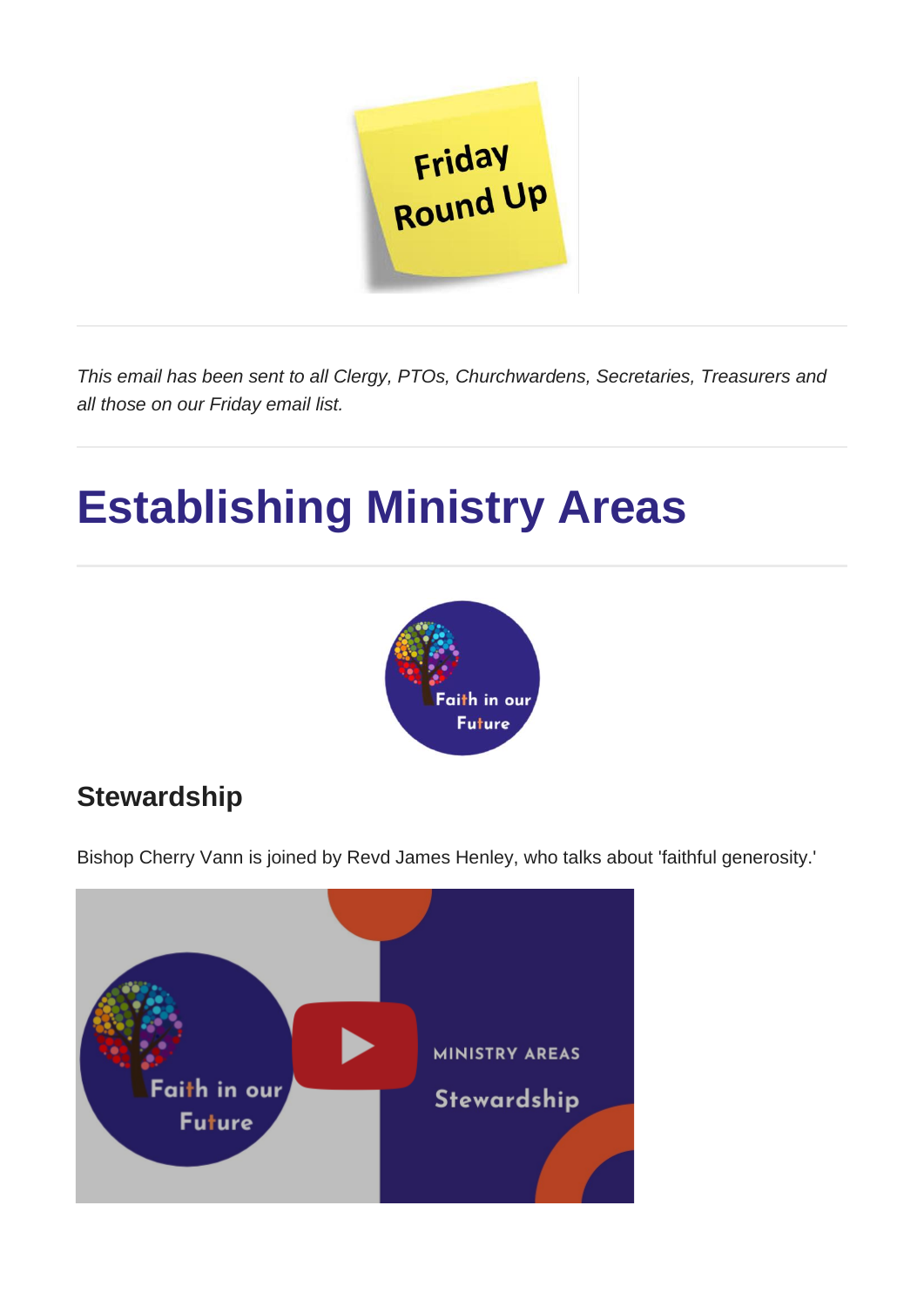## **Stations of the Cross**

Thank you to everyone who took part in this project – we hope you like the end result? The video is available for you to use. We will also be sharing the video on our social media platforms so please re-post/re-tweet!



# **News**

## **New Appointment for Islwyn Ministry Area**

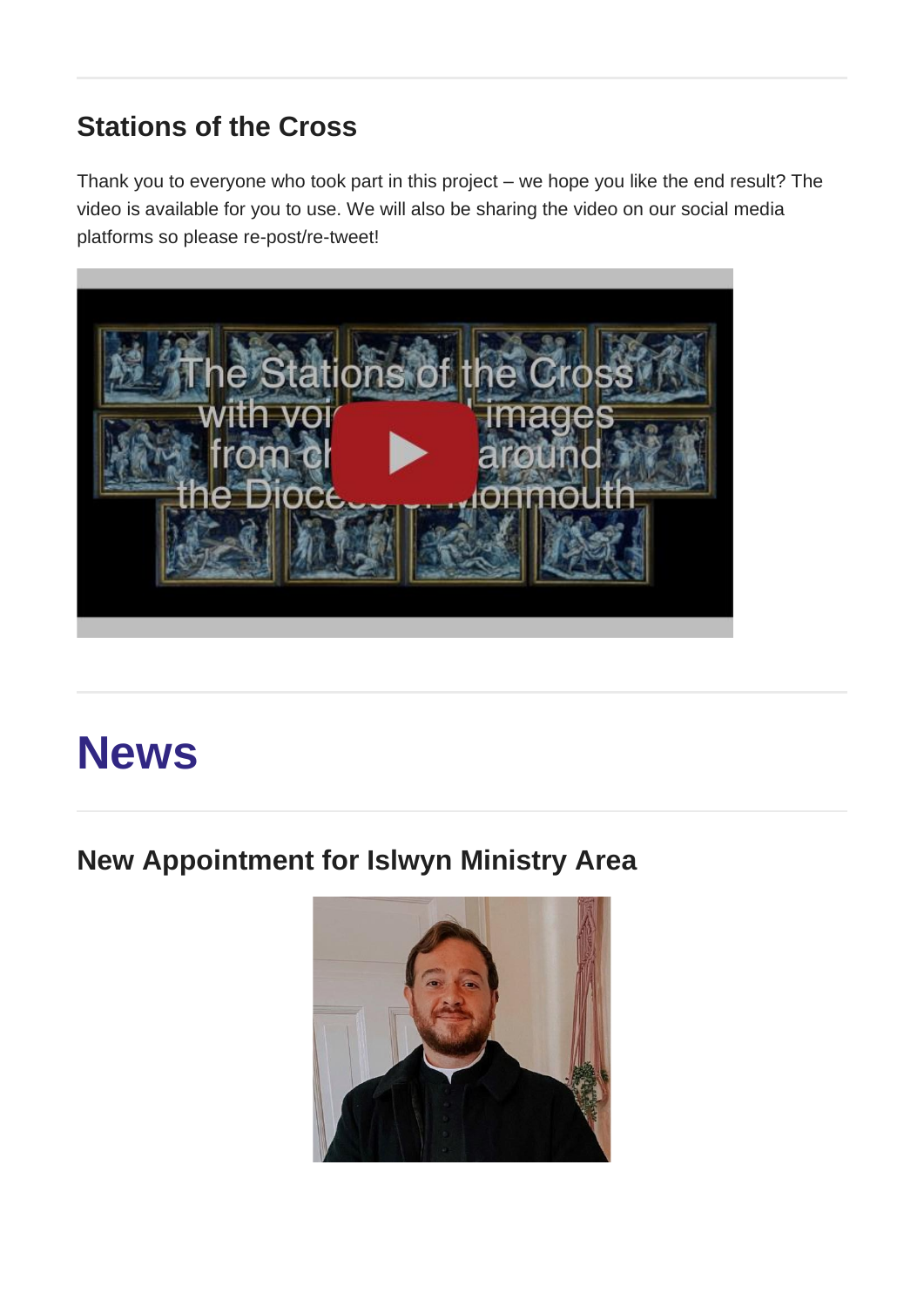Welcome to Revd Nicholas Gill who has been appointed as Vicar designate of the newly formed Islwyn Ministry Area.

Excited to begin the next chapter in their lives, Revd Nicholas will be joined by his wife and daughters when he takes up the post later in the Spring.

The Right Revd Cherry Vann, Bishop of Monmouth, says, "I am delighted that the Revd Nicholas Gill has accepted the post of Vicar in the newly emerging Islwyn Ministry Area.

"Nicholas comes to us from Llandaff Diocese where he has served his curacy and will be living in Risca with his young family.

"He will bring a freshness of perspective along with energy and gifting that will compliment well those in the ministry team already faithfully serving the churches in Upper and Lower Islwyn."

Read the full announcement [here.](https://monmouth.churchinwales.org.uk/en/news-and-events/new-appointment-islwyn-ministry-area/)



#### **May Conference**

Following discussion with the Bishop's Staff Team, I have decided to cancel the planned May Conference. We were hoping by now to have held an in-person Vision Day to work on our priorities as a diocese for the coming years. We were also hoping that we would be able to meet in person in May to do some further work on this with Conference. The continuing restrictions mean these are not possible. Instead, we will look to meet in person later in the year and use our October Conference to finalise our Vision.

#### **A Lockdown Passion Play**

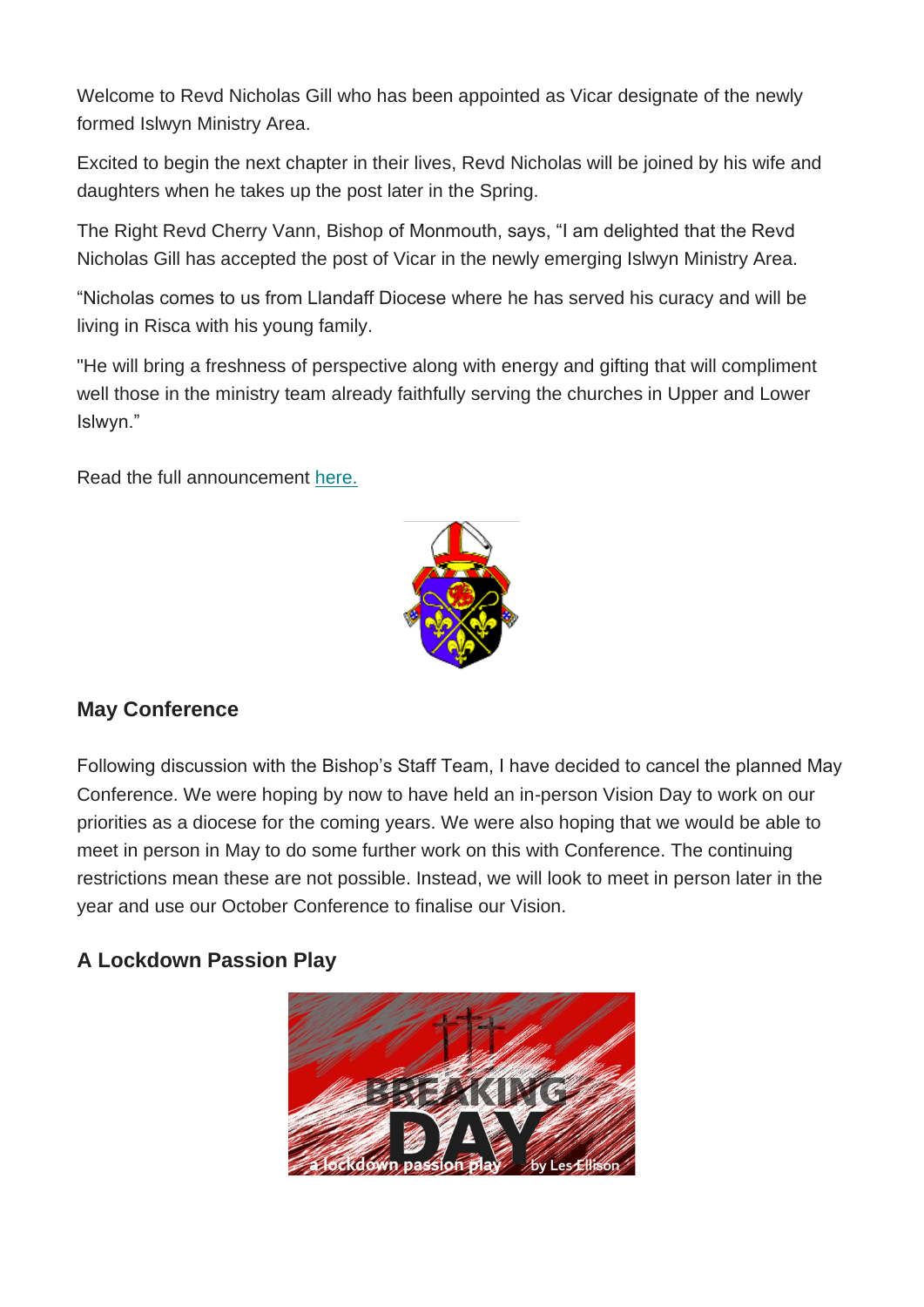Riding Lights Theatre Company have produced a virtual Passion Play which is available to church groups from 15<sup>th</sup> March to 15<sup>th</sup> April. Entitled 'Breaking Day', the play was filmed remotely and looks at looks at the events which led up to the Crucifixion from the perspective of Pilate's household.

Riding Lights has a great reputation for innovative and creative drama. This play gives church members and groups of churches a wonderful opportunity, at significantly reduced prices, to come together and share in a unique experience as we journey towards Holy Week and beyond to Easter.

Further information including a trailer and how to book can be found at <https://ridinglights.org/breaking-day/>

#### **Chrism Mass**

I am delighted that we are able to hold the Chrism Mass in the Cathedral this year, especially after missing it last year due to the first lockdown. It will take place on **Tuesday 30th March 2021** and begin at **11am**. This will be my first Chrism Mass as Bishop and I am looking forward to welcoming a good number of you to our Cathedral Church for this key moment in our life together.

The Chrism Mass is an opportunity to draw near to Christ in the sacrament as we journey with him through Holy Week to Easter. Ordained and licensed ministers renew our vows together and re-commit ourselves to the ministry entrusted to us; a ministry that we share with Christ himself. Our three newly ordained deacons will be taking part in the liturgy and I hope that there will be a good representation of all other categories of ministry in the congregation; stipendiary and self-supporting clerics as well as licensed lay ministers. All those attending will be invited to robe for the occasion: clerics in alb and white stole, LLMs in their Reader robes. The service will also be live-streamed so that those who cannot be present in person can join in online.

We are asking those clergy, PTOs & LLMs who wish to be present to book a place by contacting my PA, Vicki [\(monbishpa@churchinwales.org.uk](mailto:monbishpa@churchinwales.org.uk) or 01633 263510) as soon as possible and no later than Friday 19<sup>th</sup> March 2021.

As numbers have to be limited, we will be confirming bookings on a first come, first served basis.

We pray that God will continue to bless and guide us as we seek to live out our ministries faithfully, in his name and for his sake.

Prayers and best wishes in this Lenten season,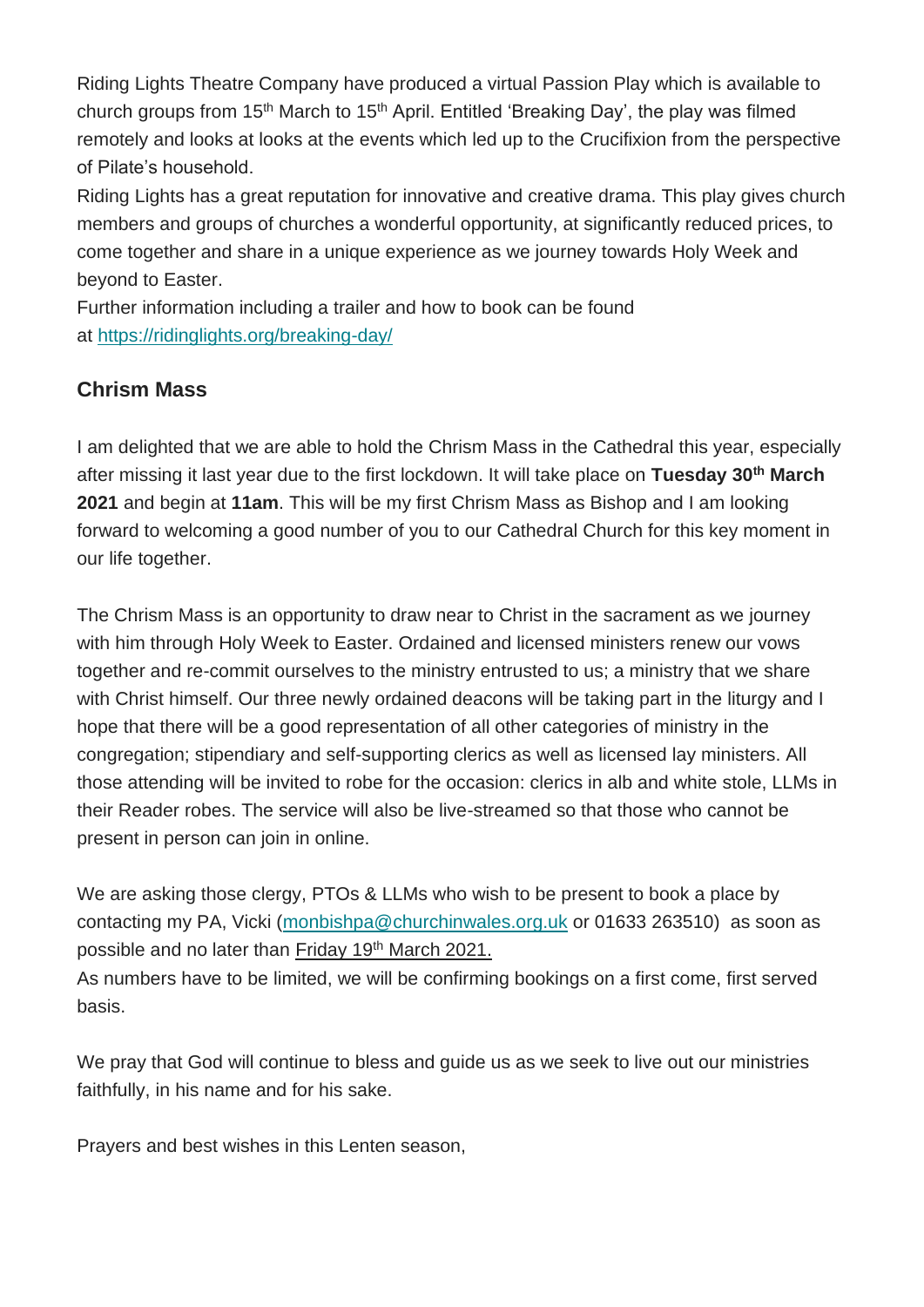

**Please note, due to restrictions attendance at the service is limited to clergy, PTOs, and LLMs.**

**The livestream will be available** [here](https://www.youtube.com/watch?v=n96xzHLtshk) **to watch from home.**

## **MOULD ALERT**

We have been alerted to a case where an outbreak of **black mould** has suddenly appeared covering the interior walls of a church over the course of just one weekend. This has also happened at several other historic buildings in the Diocese.

During the Covid-19 outbreak many church buildings have been locked-up and infrequently visited. As churches begin to open again and you get your buildings ready to open their doors you may find some evidence of mould deposits on the interior surfaces. This is most likely due to the **restricted air flow** within the building and the cold, damp environmental conditions present from Autumn and Winter which can result in condensation forming on the interior surfaces.

Our advice is:

- 1. Check on your buildings and **inspect the interior surfaces** of the church to determine if any mould is present.
- 2. Church buildings with solid masonry walls which suffer from condensation and damp issues should be **ventilated** as much as possible. This is sometimes difficult to do if windows do not open, so when someone is at the church keep doors open to aid cross ventilation to help dry out the building fabric.
- 3. In some cases, it may be that your church walls will require **redecoration**. It is recommended that you **consult your architect** on the most appropriate specification for this work.

### **Fundraising Vicar Embarks on "Great British Bike Off" Challenge**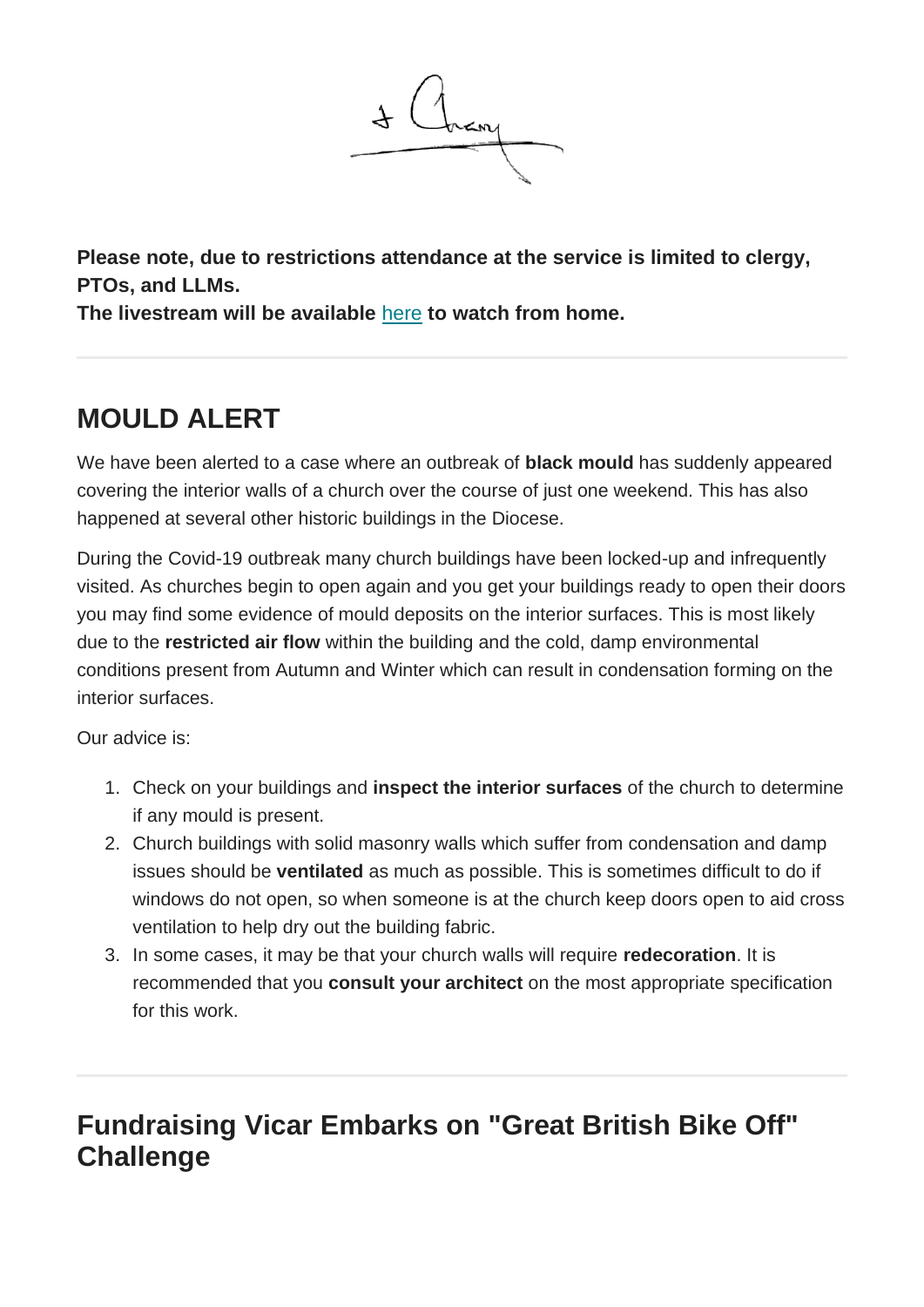

A Newport vicar and his wife have embarked on a very special fundraising challenge for Lent – "A Great British Bike Off!"

Revd Justin Groves and his wife Lucy are raising money to refurbish St Stephens Church in Pill, by completing a virtual tour of Great Britain - all 2828 miles of it!

Using a borrowed exercise bike, the couple is visiting 18 different 'foodie' locations on the way and then taking on the extra challenge of making the local speciality dish from that region!

They explained: "We are raising money for the refurbishment of St Stephens Church in Pill to make it into a modern warm and welcoming church and community outreach hub.

"We are both exhausted and excited by this challenge so far. We want to see our church building become a key place in our community, open every day as we engage in serving and working alongside others to make Jesus known."

Read more [here.](https://monmouth.churchinwales.org.uk/en/news-and-events/fund-raising-vicar-embarks-great-british-bike-challenge/)

### **Lent Appeal**

Our Lent Appeal this year will go towards supporting the Church in Wales Centenary Appeal which was launched at a meeting of the Governing Body in 2019 to mark the 100th anniversary of the Church in Wales coming into existence. The Centenary Appeal aims to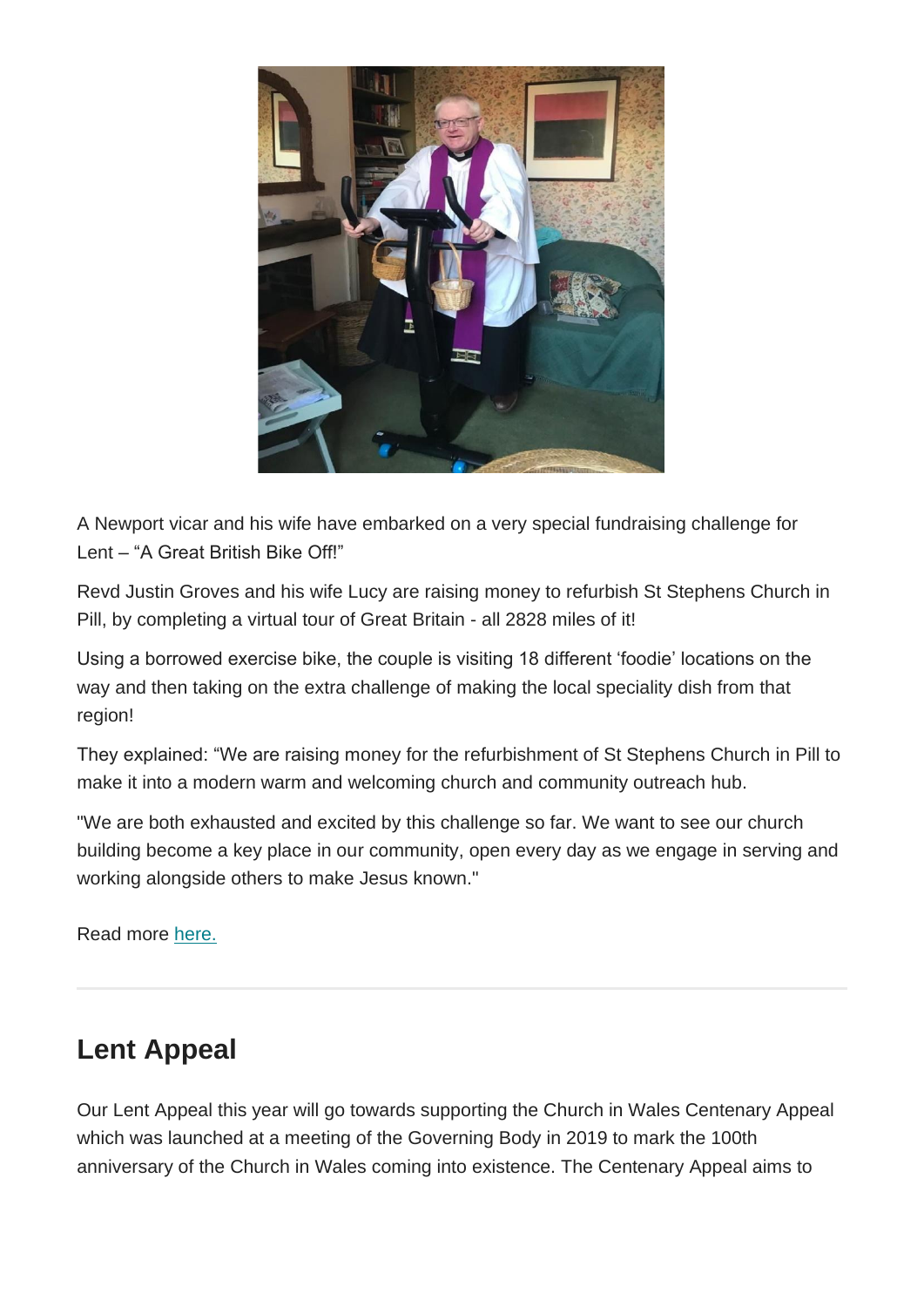raise £100,000 for the work of Housing Justice Cymru and for Christian Aid's work in supporting peace-building in the war-torn country of South Sudan.

Sadly, but perhaps inevitably, the appeal has been severely compromised because of the pandemic and the drop in giving that most charities have suffered as a result. The current total stands at £10,878 and our contribution from the Diocese of Monmouth to this fund should give it a boost in what are very challenging circumstances.

For details of how to donate please contact Libby by calling 07508 801511.





### **New Grange University Hospital Chaplaincy Team Contact**

The contact number for the Chaplaincy team at the Grange University Hospital is 01633 493402.

Messages can be left and will be picked up remotely.

# **Training/Events**

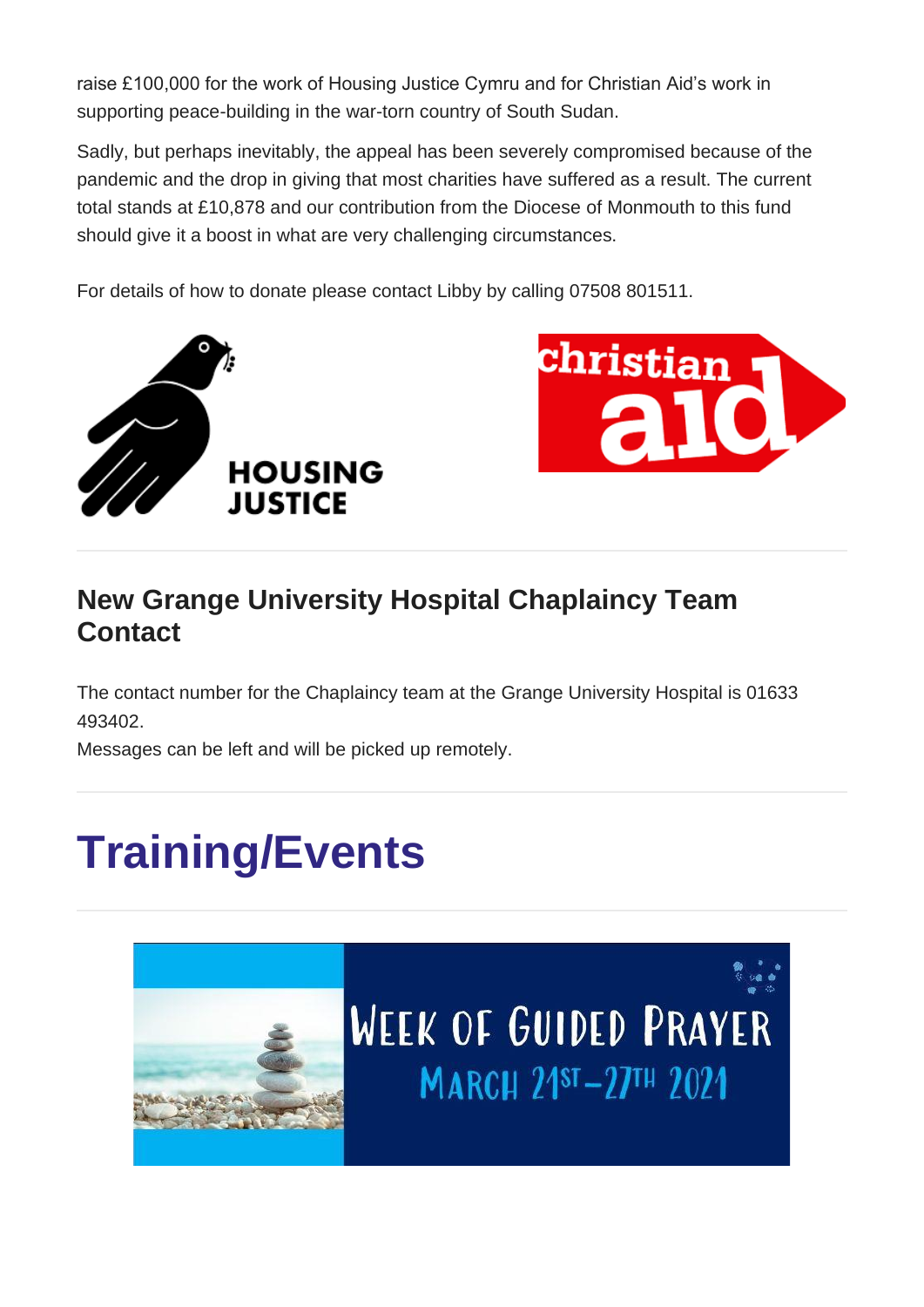### **Last day to book: Saturday 13th March Only a few spaces remaining**

Would you like to make more time to pray, but aren't sure where to start? Or would you like to give your prayer a renewed focus for a week in Lent? Would you like a little help along the way?

Then the *Week of Guided Prayer* online is for you.

Leading into Holy Week this *Week of Guided Prayer* is individually tailored to your experience. It is suitable for everybody - beginners in prayer, those whose want to renew their prayer-life and those who are experienced in prayer. You will use Bible passages, and other material, as a basis for prayer and meditation, with a guide alongside you to suggest what you might pray with and to hear how it went.

The *Week of Guided Prayer* starts with an introductory meeting on Zoom for all the participants and guides. We will match you with a guide who will arrange to meet with you on Zoom each day, Monday to Friday, at a time that works for both of you. These sessions usually last 20-30 minutes and we suggest that you make 20-30 minutes available for the prayer itself. The retreat ends with a closing session online.

Register your place <https://www.eventbrite.co.uk/e/137910888179>

*Important: Please book as soon as possible so that we can match you with an appropriate guide.*

If you have any questions or would like more information, please contact Rev Jane Butler: [jane.upperislwyn@yahoo.com](mailto:jane.upperislwyn@yahoo.com) (01495 231241).



### **Webinar: Community Responses To Homelessness**

Tuesday March 23rd, 10:00-11:00am

Recent policy changes in Wales have meant we have a golden opportunity to ensure homelessness is always a rare, brief and unrepeated experience.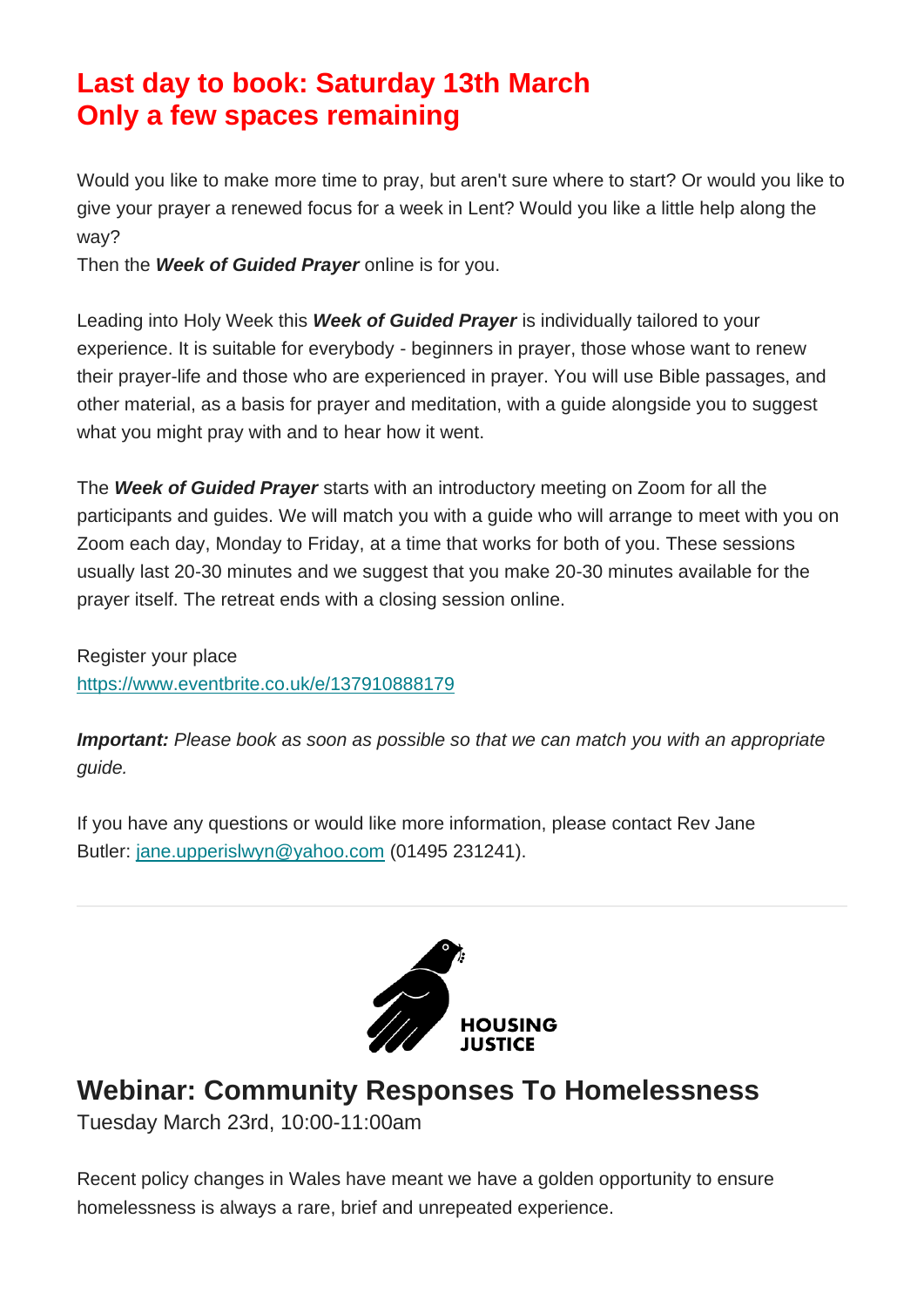To achieve this, we must ensure our activities are conducive to *ending* homelessness and are aligned with the progressive Welsh Homelessness Plan.

In this webinar, key figures from the sector will cover the latest policy changes, the Welsh Homelessness Plan, what these changes mean for you as a charity/voluntary group responding to homelessness (including what funding and support is available), and how you can ensure that your efforts are helping to solve and end homelessness in Wales.

Confirmed speakers include: Julie James MS (the Minister for Housing and Local Government), Ruth Marks (CEO of WCVA) and Bonnie Navarra (Director of Housing Justice Cymru).

Register [here.](https://us02web.zoom.us/webinar/register/WN_Twvi8L3OT9Wc3Pv84OX95Q)



## **April Safeguarding Training Dates**

| Part   | <b>Date</b>                             | <b>Time</b>        |
|--------|-----------------------------------------|--------------------|
| Part 1 | Thursday 8 April (PTO specific) 14.00pm |                    |
|        | Tuesday 13 April                        | $10.00$ am         |
|        | Thursday 15 April                       | $14.00 \text{ pm}$ |
|        | Friday 16 April                         | $10.00$ am         |
|        | Tuesday 20 April                        | 18.00 pm           |
| Part 2 | Thursday 22 April                       | 14.00 pm           |
|        | Friday 23 April (PTO specific)          | $10.00$ am         |
|        | Tuesday 27 April                        | 18.00 pm           |
|        | Thursday 29 April                       | 14.00 pm           |
|        | Friday 30 April                         | $10.00$ am         |

Email [safeguardingtraining@stpadarns.ac.uk](mailto:safeguardingtraining@stpadarns.ac.uk) to book.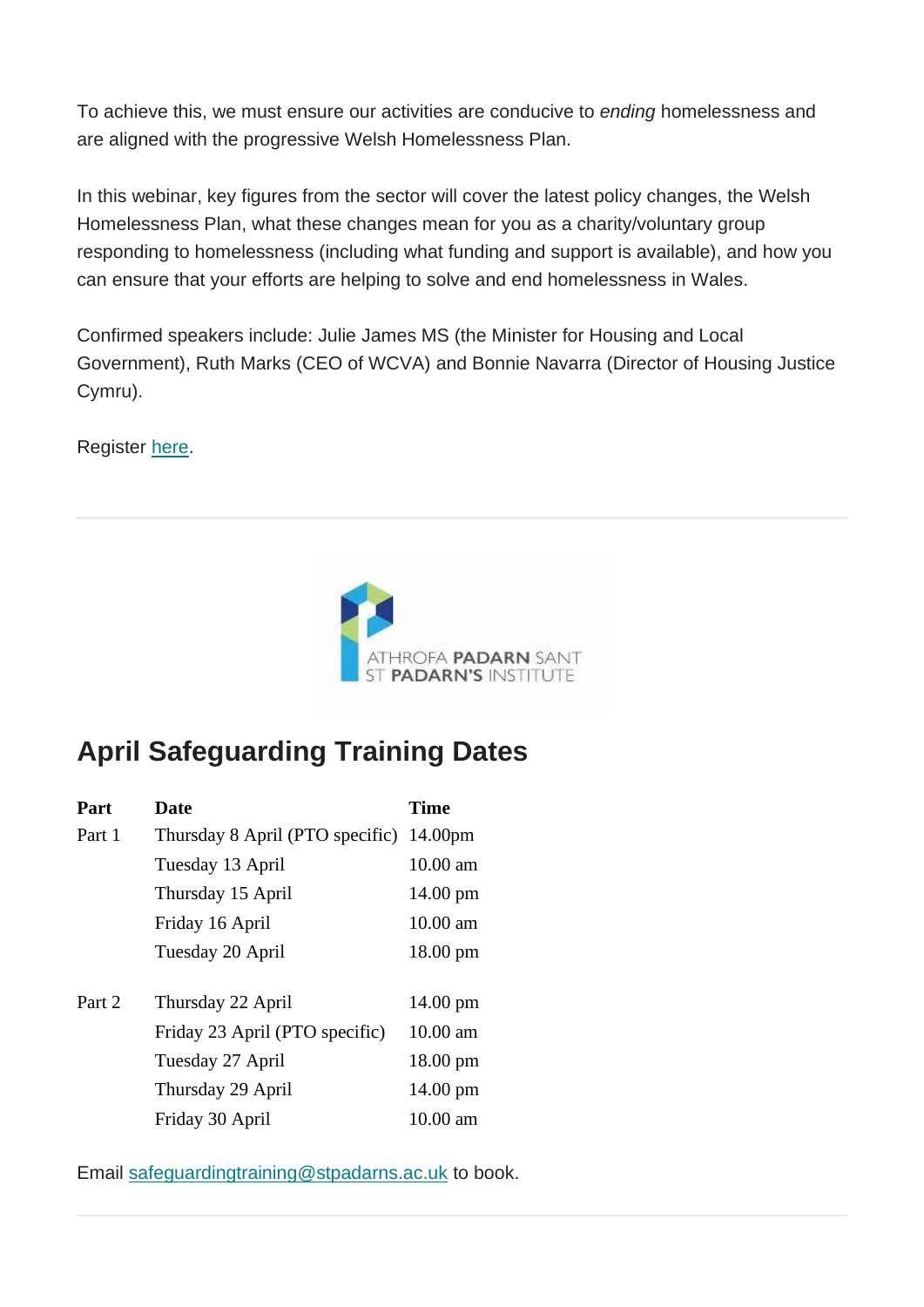

# **Resources**

### **Live-streamed Services & Reflections:**



Join a Sunday Eucharist from the Cathedral at 10:30am [here.](https://www.youtube.com/watch?v=uRHzKxutq-Q)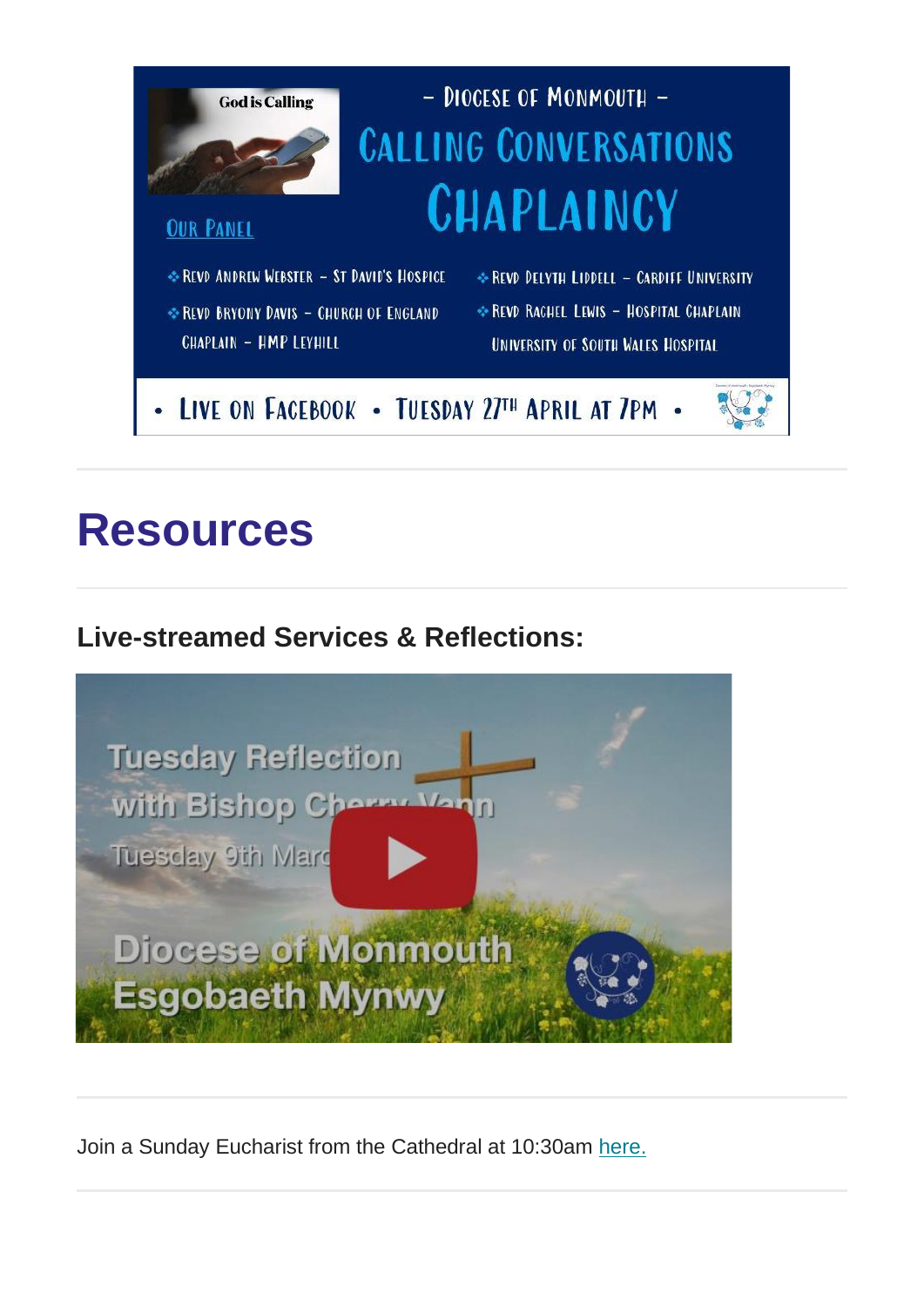# cynnal **PRAYER FOR EASTER**

A prayer for Easter from Cynnal, the counselling service available throughout Wales for Clergy, Ministers of religion, Christian workers, and their families.

Look to this day! For it is life, the very life of life. In its brief course Lie all the verities and realities of your existence: The bliss of growth; The glory of action: The splendour of achievement; For yesterday is but a dream, And tomorrow is only a vision; But today, well-lived makes every yesterday A dream of happiness, And every tomorrow a vision of hope.

God of Promise and God of Hope, who through your great mercy have granted us new birth through the death and resurrection of Jesus Christ, we praise your wonderful name! God of Glory and God of Might who through your great power have granted us new strength to endure all things through faith in Christ our risen King. Hold close to your sacred heart all those who suffer from addiction and Mental Health Issues, all those who feel weighed down by this earthly world, and those who minister to them in word and deed. For we praise your wonderful name and give thanks!





Cynnal c/o Adferiad Recovery, 96-98 Neville Street Cardiff CF11 6LS E. wynfordellisowen@adferiad.org.uk Ph. 07796464045

# **Our Schools**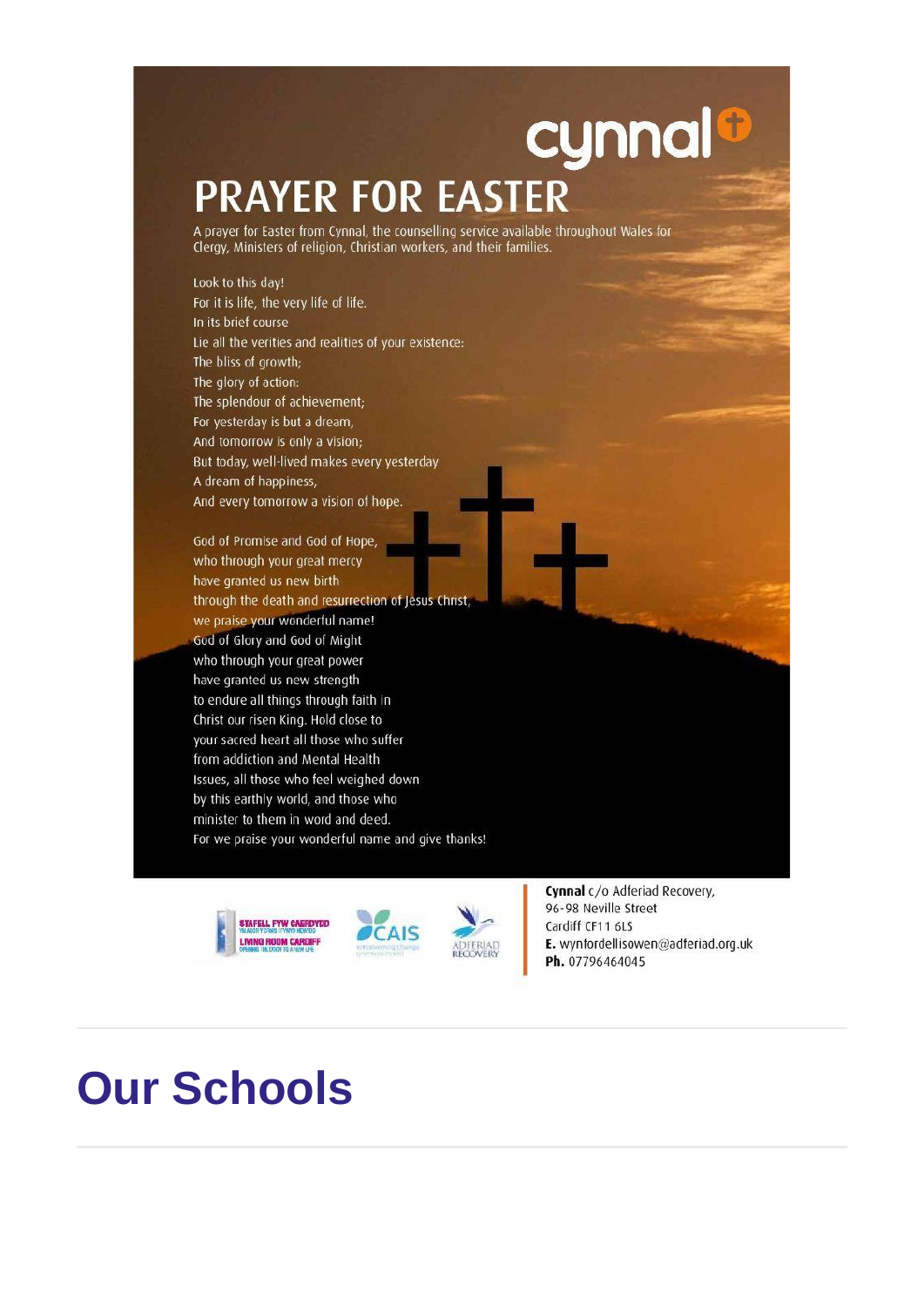

# **Prayer Spaces and Recovery by Prayer Spaces in Schools**

#### **Monday 22nd March at 7:30pm**

With schools reopening, the opportunity and the need for prayer spaces is going to increase rapidly. This Prayer Spaces Session, themed around 'Recovery', will include interviews with prayer space practitioners, some new 'wellbeing' prayer activities, and more time to meet and swap ideas with others.

Book your place [here.](https://www.eventbrite.co.uk/e/the-prayer-spaces-sessions-prayer-spaces-and-recovery-tickets-144485731713)

## **Spiritual Faith Challenge Week 4**